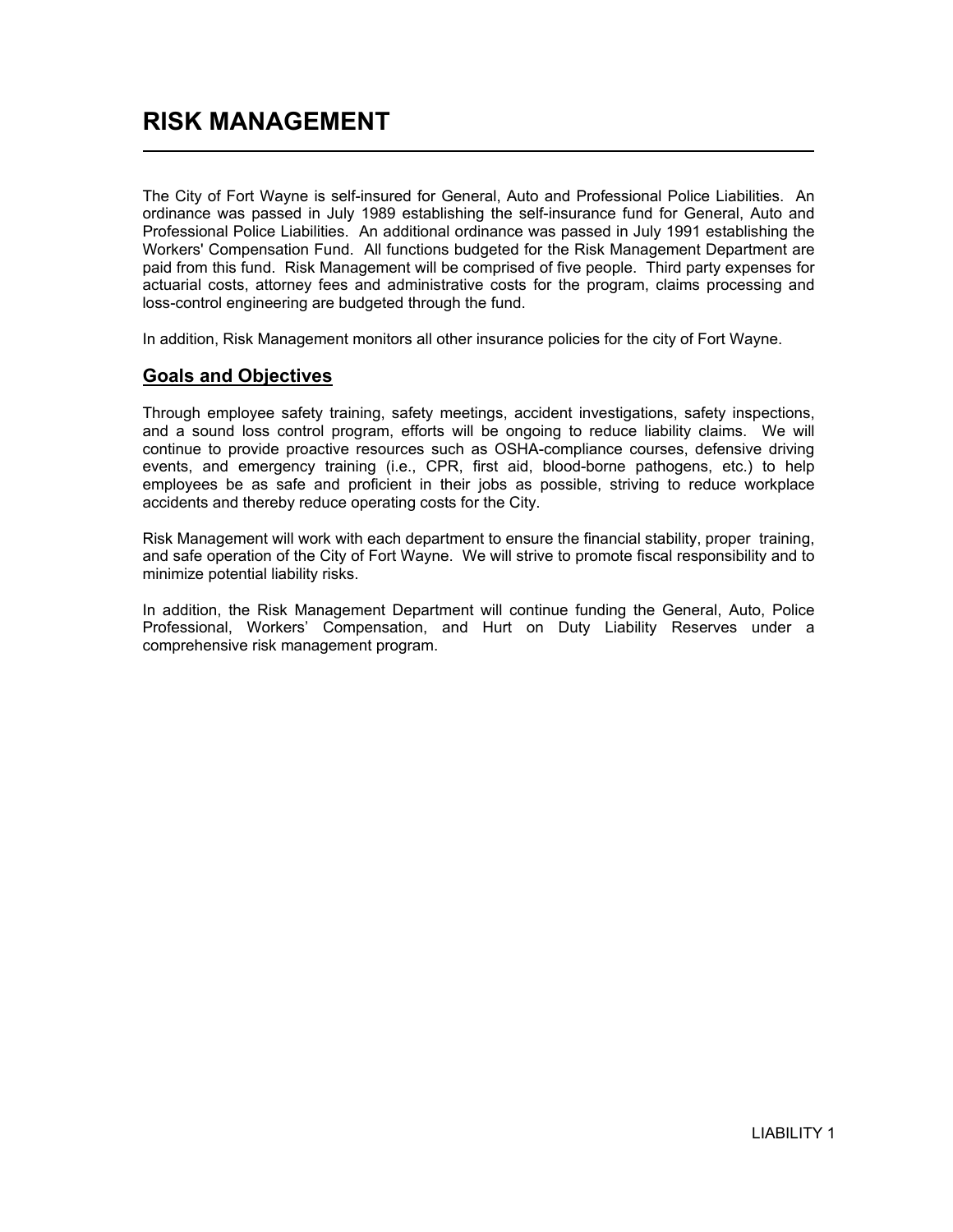## SELF INSURANCE<br>Dept # 0404<br>2009 BUDGET COMPARISON

|                                    | 2007<br><b>ACTUAL</b> | 2008 ACTUAL<br><b>THRU</b><br>30-Jun-2008 | 2008 REVISED<br><b>BUDGET</b> | 2009<br><b>SUBMITTED</b> | \$ INCREASE<br>(DECREASE)<br>FROM 2008 APPR | % CHANGE<br><b>FROM 2008</b><br><b>APPR</b><br>TO 2009 |
|------------------------------------|-----------------------|-------------------------------------------|-------------------------------|--------------------------|---------------------------------------------|--------------------------------------------------------|
| 5111 TOTAL WAGES                   | 121,313               |                                           | 137,930                       | 134,350                  | (3,580)                                     | $-2.60%$                                               |
| 5131 PERF - EMPLOYERS SHARE        | 7,573                 |                                           | 9,655                         | 9,740                    | 85                                          |                                                        |
| 5132 FICA                          | 9,275                 |                                           | 10,552                        | 10,278                   | (274)                                       |                                                        |
| 5134 LIFE MEDICAL & HEALTH INSURAN | 25.500                |                                           | 27,000                        | 27,000                   |                                             |                                                        |
| 5136 UNEMPLOYMENT COMPENSATION     | 135                   |                                           | 138                           | 134                      | (4)                                         |                                                        |
| 5137 WORKERS COMP INSURANCE        | 900                   |                                           | 898                           | 846                      | (52)                                        |                                                        |
| 513A PERF - EMPLOYEES/PD BY CITY   | 3,635                 |                                           | 4,138                         | 4,030                    | (108)                                       |                                                        |
| 5161 WAGE SETTLEMENT/SEVERANCE PAY | 3,928                 |                                           |                               |                          |                                             |                                                        |
| <b>Total 5100</b>                  | \$172,258             | \$91,026                                  | \$190,311                     | \$186,378                | (\$3,933)                                   | $-2.07\%$                                              |
| 5212 STATIONERY & PRINTED FORMS    | 18                    |                                           | 185                           | 180                      | (5)                                         |                                                        |
| 5214 SAFETY ITEMS/SUPPLIES         | 739                   |                                           |                               |                          |                                             |                                                        |
| 5219 OTHER OFFICE SUPPLIES         | 1,977                 |                                           | 2,000                         | 2,004                    | 4                                           |                                                        |
| <b>Total 5200</b>                  | \$2,734               | \$1,791                                   | \$2,185                       | \$2,184                  | ( \$1)                                      | $-0.05%$                                               |
| 5311 LEGAL SERVICES                | 935.300               |                                           | 700.000                       | 700.004                  | $\overline{4}$                              |                                                        |
| 5314 CONSULTANT SERVICES           | 75,830                |                                           | 50,455                        | 50,460                   | 5                                           |                                                        |
| 531K SEMINAR FEES                  | 155                   |                                           | 1,000                         | 1,008                    | 8                                           |                                                        |
| 531S SOFTWARE TRAINING             | 360                   |                                           | 360                           | 360                      |                                             |                                                        |
| 5322 POSTAGE                       | 698                   |                                           | 720                           | 804                      | 84                                          |                                                        |
| 5323 TELEPHONE & TELEGRAPH         | 770                   |                                           | 780                           | 780                      |                                             |                                                        |
| 5324 TRAVEL EXPENSES               | 222                   |                                           |                               |                          |                                             |                                                        |
| 5326 MILEAGE                       | 230                   |                                           |                               |                          |                                             |                                                        |
| 5342 LIABILITY INSURANCE           | 89                    |                                           | 182                           | 225                      | 43                                          |                                                        |
| 5391 SUBSCRIPTIONS AND DUES        | 630                   |                                           | 905                           | 900                      | (5)                                         |                                                        |
| <b>Total 5300</b>                  | \$1,014,284           | \$439,937                                 | \$754,402                     | \$754,541                | \$139                                       | 0.02%                                                  |
| 5443 PURCHASE OF OFFICE EQUIPMENT  | 535                   |                                           | 1.050                         | $\overline{\phantom{a}}$ | (1,050)                                     |                                                        |
| 5445 PURCHASE OF COMPUTER EQUIP    |                       |                                           | 500                           |                          | (500)                                       |                                                        |
| <b>Total 5400</b>                  | \$535                 | \$43                                      | \$1,550                       | \$-                      | (\$1,550)                                   | $-100.00\%$                                            |
| Total                              | \$1,189,810           | \$532,796                                 | \$948,448                     | \$943,103                | (\$5,345)                                   | $-0.56\%$                                              |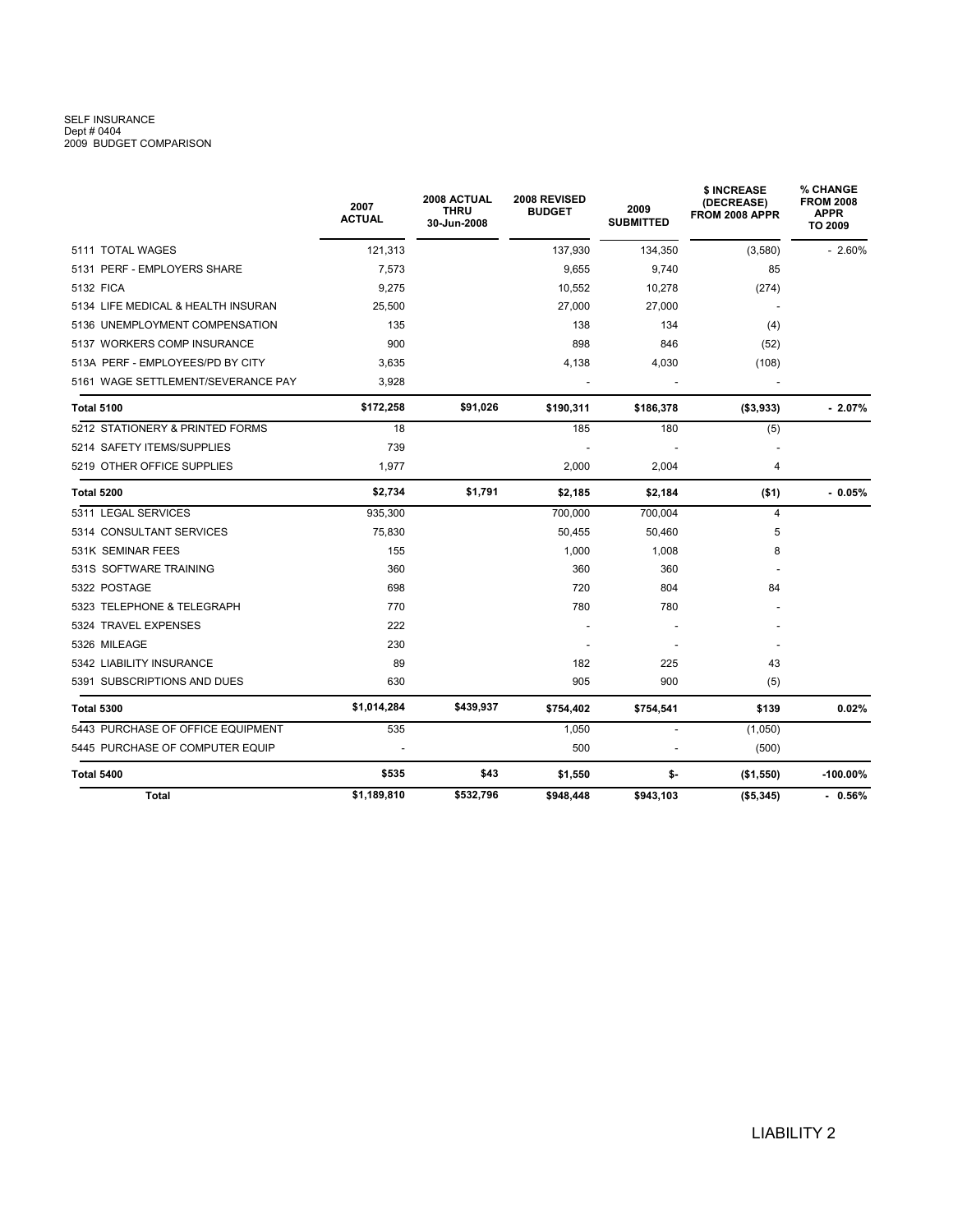| Self Insurance 2009-2013 Capital Improvement Program |                                               |                          |                                      |                         |                             |      |      |  |  |  |  |
|------------------------------------------------------|-----------------------------------------------|--------------------------|--------------------------------------|-------------------------|-----------------------------|------|------|--|--|--|--|
|                                                      | <b>FUNDING SOURCE CODE:</b>                   | <b>GRP-Grant Pending</b> |                                      |                         | PT-Property Tax             |      |      |  |  |  |  |
|                                                      | <b>CC-Cumulative Capital Fund</b>             | LE-Lease                 |                                      |                         | <b>RB-Revenue Bond</b>      |      |      |  |  |  |  |
|                                                      | <b>CDBG-Community Development Block Grant</b> |                          | InfraBd-Infrastructure Bond          |                         | <b>ST-State Source</b>      |      |      |  |  |  |  |
|                                                      | CEDIT-Co. Economic Development Income Tax     |                          | <b>LRS-Local Roads &amp; Streets</b> |                         | <b>SU-Sewer Utility</b>     |      |      |  |  |  |  |
|                                                      | <b>CO-County Source</b>                       | MISC-Miscellaneous       |                                      |                         | SWU-Stormwater Utility      |      |      |  |  |  |  |
|                                                      | FED-Federal Source                            |                          | MVH-Motor Vehicle Highway            |                         | TIF-Tax Increment Financing |      |      |  |  |  |  |
|                                                      | GOB-General Obligation Bond                   |                          | PCBF-Park Cumulative Bldg. Fund      |                         | UF-User Fee                 |      |      |  |  |  |  |
|                                                      | <b>GRA-Grant Approved</b>                     | <b>PS-Private Source</b> |                                      | <b>WU-Water Utility</b> |                             |      |      |  |  |  |  |
| Item #<br><b>Project Title &amp; Description</b>     |                                               | <b>Funding</b>           | <b>Expenditure</b>                   |                         |                             |      |      |  |  |  |  |
|                                                      |                                               | <b>Source</b>            | 2009                                 | 2010                    | 2011                        | 2012 | 2013 |  |  |  |  |
|                                                      | Purchase Computer                             | <b>MISC</b>              |                                      |                         |                             |      |      |  |  |  |  |
| 2                                                    | <b>Purchase Printer</b>                       | <b>MISC</b>              |                                      |                         |                             |      |      |  |  |  |  |
| 3                                                    | Purchase Fax                                  | <b>MISC</b>              |                                      |                         |                             |      |      |  |  |  |  |
| 4                                                    | Purchase Office Equipment                     | <b>MISC</b>              |                                      |                         |                             |      |      |  |  |  |  |
| <b>TOTAL</b>                                         |                                               |                          |                                      |                         |                             |      |      |  |  |  |  |